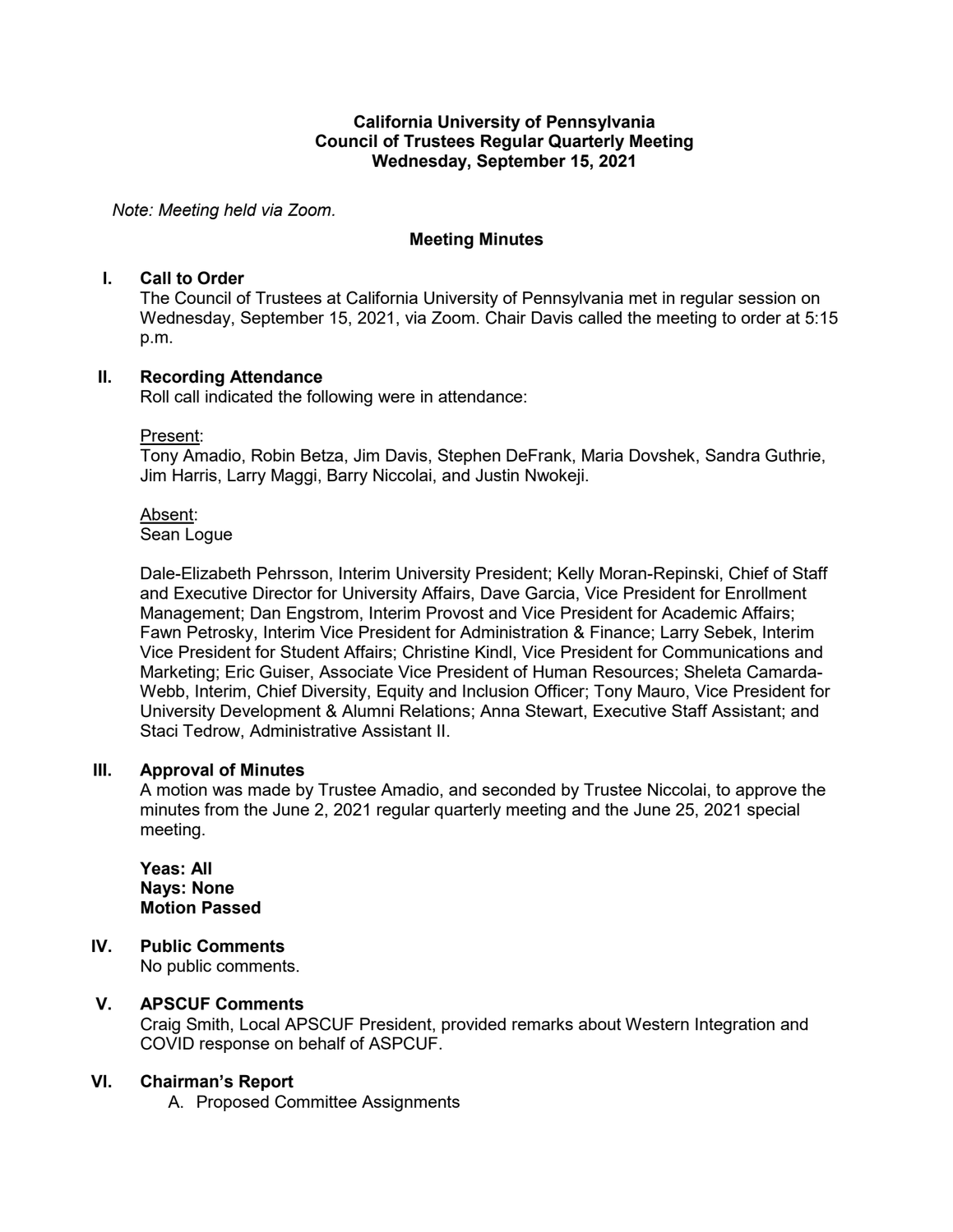Chairman Davis welcomed Dr. Dale-Elizabeth Pehrsson to her first official Council of Trustees meeting in the roll of Interim President. Proposed committee assignments are in your packets. These assignments will begin with the December quarterly meeting.

### **VII. PACT Update**

Trustee DeFrank provided a PACT update.

### **VIII. University President's Report**

#### **A. Honorary Degree Request (Action Item)**

A motion was made by Trustee Maggi to approve awarding a Doctor of Humane Letters, honoris causa, to former University President Geraldine M. Jones. The motion was seconded by Trustee Nwokeji. A roll call vote was taken.

**Yeas: All Nays: None Motion Passed**

#### **B. Resolution for Robert J. Thorn (Action Item)**

A motion was made by Trustee Niccolai to adopt a resolution in recognition of Robert Thorn's leadership roles at California University of Pennsylvania. The motion was seconded by Trustee Amadio. A roll call vote was taken.

**Yeas: All Nays: None Motion Passed**

### **C. Order of Succession (Action Item)**

A motion was made by Trustee DeFrank to approve the Order of Succession. The motion was seconded by Trustee Dovshek. A roll call vote was taken.

### **Yeas: All Nays: None Motion Passed**

Interim President Pehrsson gave her report discussing the following:

- Points of Pride
- NCAA Update
- Forging ahead

### **IX. Committee Reports**

#### **A. Academic Affairs**

#### **1. Quarterly Update**

Interim Provost Engstrom discussed the future integrated college structure and gave updates on the following:

- Middle States
- Institutional Research
- Print Center
- University Catalog
- Banner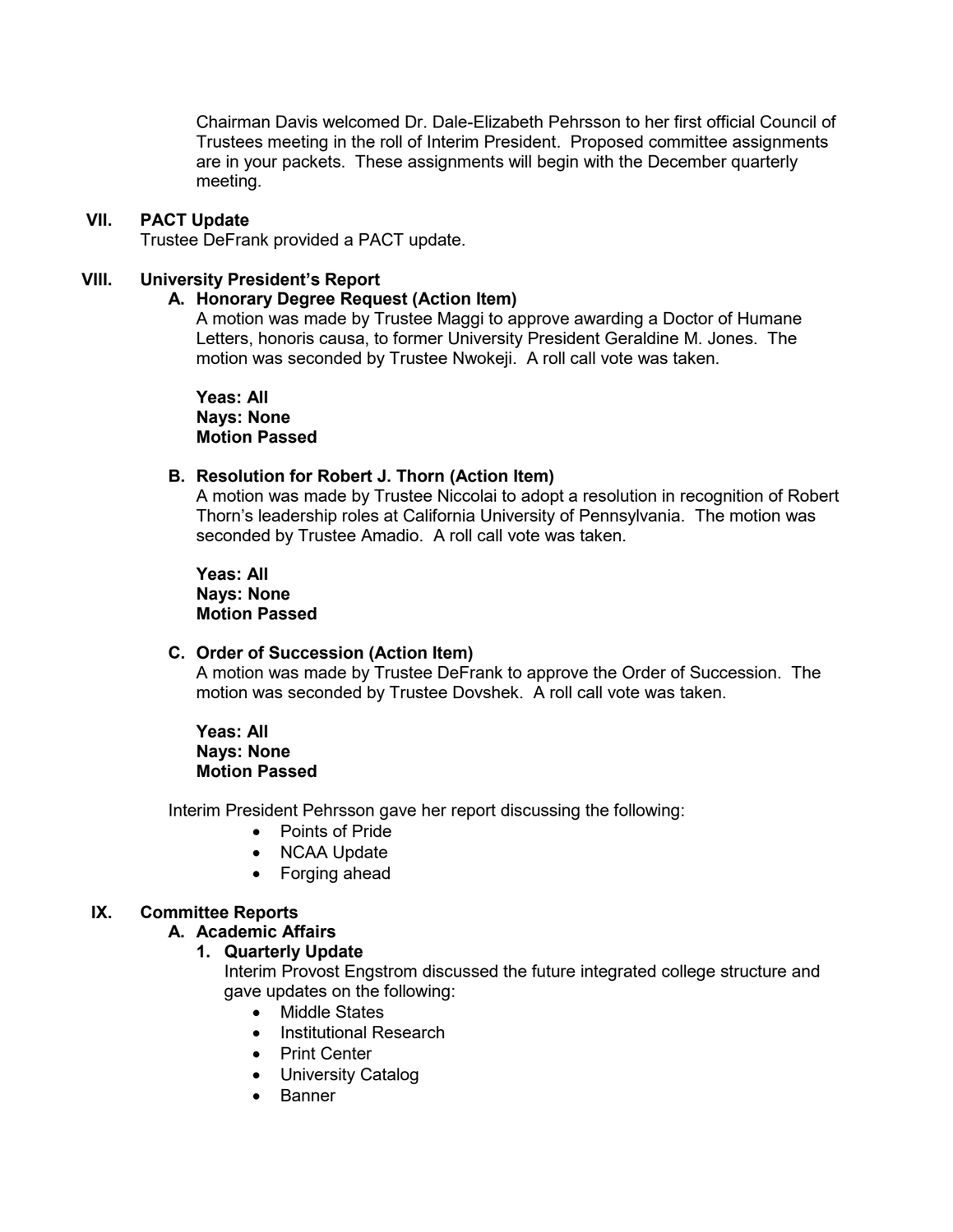## **B. Enrollment Management**

## **1. Quarterly Update**

Vice President Garcia reported on the following:

- Fall 2021 Enrollment: A 4.5% enrollment decrease (combined undergraduate and graduate) for Fall 2021.
- Fall 2021 Freshman and Transfer Update: Freshman enrollment is down 99 students compared to 2020. Transfer enrollment decreased by 90 students for Fall 2021.
- Diversity Enrollment: Of the 822 freshmen, 184 were from underrepresented populations. Overall, diversity grew by more than 1% compared to 2020.
- Graduate enrollment: Graduate enrollment was down by 19 students or 0.9%.

## **C. Administration and Finance**

## **1. Quarterly Contracts and Purchases (Action Item)**

A motion was made by Trustee Amadio, and seconded by Trustee Maggi, to approve the contracts and purchases for the period of April 21, 2021 through July 20, 2021 negotiated and/or awarded by the University. A roll call vote was taken.

**Yeas: All Nays: None Motion Passed**

## **2. University Budget Update**

Interim Vice President Fawn Petrosky reviewed the 2021-2022 university budget.

## **3. University Budget Approval (Action Item)**

A motion was made by Trustee Maggi and seconded by Trustee Niccolai to approve the 2021-2022 University Budget. A roll call vote was taken.

**Yeas: All Nays: None Motion Passed**

## **4. Quarterly Update**

Interim Vice President Petrosky reported on the following quarterly projects: New Science Complex, updated Residence Hall B into office space for faculty and staff, parking garage, building repairs, and an updated demolition schedule.

## **D. Student Affairs**

## **1. Quarterly Update**

Interim Vice President Sebek introduced RN Supervisor, Deb Anderson. Nurse Anderson reviewed the student healthcare mission, health center hours, telehealth options, COVID-19 services, and healthcare team members.

## **E. Communications and Marketing**

## **1. Quarterly Update**

Vice President Kindl previewed the video, "Stick it to COVID" and gave a communications update.